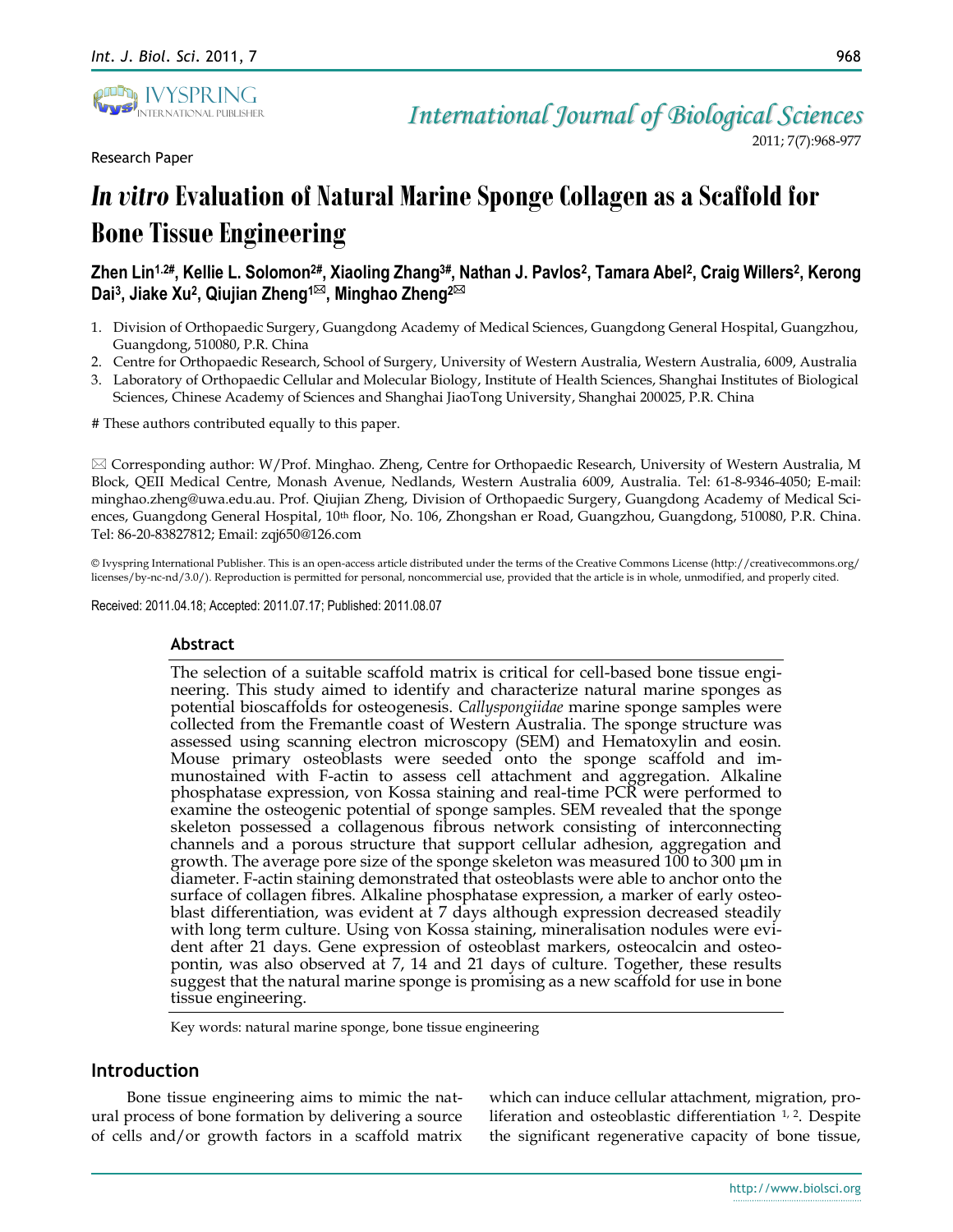promoting bone regeneration is a focal point in tissue engineering due to its need in treating serious clinical conditions, such as spinal arthrodesis, fixation of prosthetic implants, restoration of maxillofacial structures, pathological bone fractures and non union fracture 1, 3 .

One of the key aspects of bone tissue engineering is the use of scaffold matrices. A wide variety of scaffold materials are currently available and their selection depends on whether the properties of the scaffold material closely match the properties of the tissue it seeks to replace <sup>4</sup> . An ideal scaffold for bone tissue engineering must possess suitable biocompatibility, osteoconductive and osteoinductive capacities together with a structure which mimics the trabecular network of bone tissue <sup>1</sup> . Both natural and synthetic scaffolds have been investigated as biomaterials in bone tissue engineering and each have their benefits. The physiochemical properties of synthetic polymers can easily be altered to adjust porosity, microstructure, degradation rate, and mechanics. However, natural scaffolds are often more biocompatible and offer a better biointeractive surface for cell attachment and growth <sup>5</sup> . In particular, natural scaffolds that are derived from biological tissues display highly optimized structures and comprise extracellular matrix components that offer a foundation for cell attachment, migration and proliferation <sup>6</sup> . It has been well documented that naturally derived materials such as purified collagen and extracellular matrix are promising as bioscaffolds in tissue engineering  $7,8$ .

Marine sponges or poriferans, belonging to the phylum *Porifera,* are aquatic, sessile, filter-feeding metazoans of collagen origin <sup>9</sup> . The Western Australia coast houses a large and diverse range of marine sponges including rare species unique to the area <sup>10</sup>. In addition to being an important part of the ecosystem in which they live, marine sponges are also economically and scientifically important. For example, marine sponges have been used as commercial bath sponges since early Greek civilization and more recently as potential sources of therapeutic drugs and antibiotic substances 11, 12. Marine sponges display a structure which mimics the cancellous architecture of bone tissue. The complex canal system within sponges creates a porous environment which is ideal for cellular integration when combined with cells for tissue engineering. In this study, we aimed to identify the potential of marine sponges as a bioscaffold to promote osteogenesis.

## **MATERIALS AND METHODS**

#### **Preparation of marine sponge**

The marine sponge samples were collected from

the Fremantle coast (south mole region) of Western Australia. All sponge samples were processed to free the sponge skeleton of cellular debris (Zheng, MH. Australia Provision Patent No 2008901451). To facilitate microstructural examination and seeding of osteoblasts, samples were cut down in size to a 5 mm<sup>2</sup> area, 3 mm in thickness. To ensure sterility, all sponge samples were γ-irradiated, and stored in sterile conditions at  $-4$ <sup>o</sup>C prior to experimental use.

#### **Histological examinations**

Scanning electron microscopy (SEM) was performed to characterize the micro-architecture of marine sponges and cell growth on the scaffold. Sponge-cell constructs were fixed in 2.5 % glutaraldehyde for 60 min at room temperature. Samples were rinsed twice in 0.05 M cacodylate buffer for 5 min, then post-fixed in 1% osmium tetroxide  $(w/v)$  in cacodylate buffer for 60 min. Samples were washed 3 times in 0.5 M cacodylate buffer for 5 min each, and post-fixed in 1% tannic acid  $(w/v)$  in 0.05 M cacodylate buffer for 60 min to prevent shrinkage of cells for SEM analysis. Samples were stained for 60 min in 0.5% uranyl acetate  $(w/v)$  and rinsed well in saline solution. Samples were then dehydrated stepwise in 25%, 50%, 70% (twice), 95%, and absolute ethanol for 30 min RT each, and stored in super dry ethanol until critical point dried in an Emitech K850 critical point drying apparatus. Marine sponge without cells were fixed in 2.5 % glutaraldehyde and directly subjected to dehydration. The dried samples were then mounted on aluminum studs and sputter coated with 20 nm gold/palladium. Samples were viewed in a Phillips XL30 scanning electron microscope at 15 kV. Marine sponge skeleton without cells were fixed, paraffin embedded, and sectioned into 5µm sections for hematoxylin and eosin (H&E) staining.

#### **Isolation and cultivation of primary osteoblasts**

Osteoblasts were extracted from calvariae of neonatal C57BL/6J mice and cultivated in vitro. The execution of the animals was approved by the Animal Ethic Committee of the University of Western Australia. Briefly, the calvariae was removed from the skull, cleaned from other connective tissue and digested with collagenase type II (400units/ml; SIGMA-ALDRICH, St. Louis, MO, USA) at 37°C for 1 hr to release cells from the tissue. Digestion was terminated by addition of fetal bovine serum (FBS, TRACE, Sydney, Australia). Cells were pelleted by centrifugation at 1,500rpm for 5 min. The medium was then removed from the tube and the cell pellet was resuspended in 5 ml growth medium consisting of α-minimum essential medium (α-MEM, Gibco,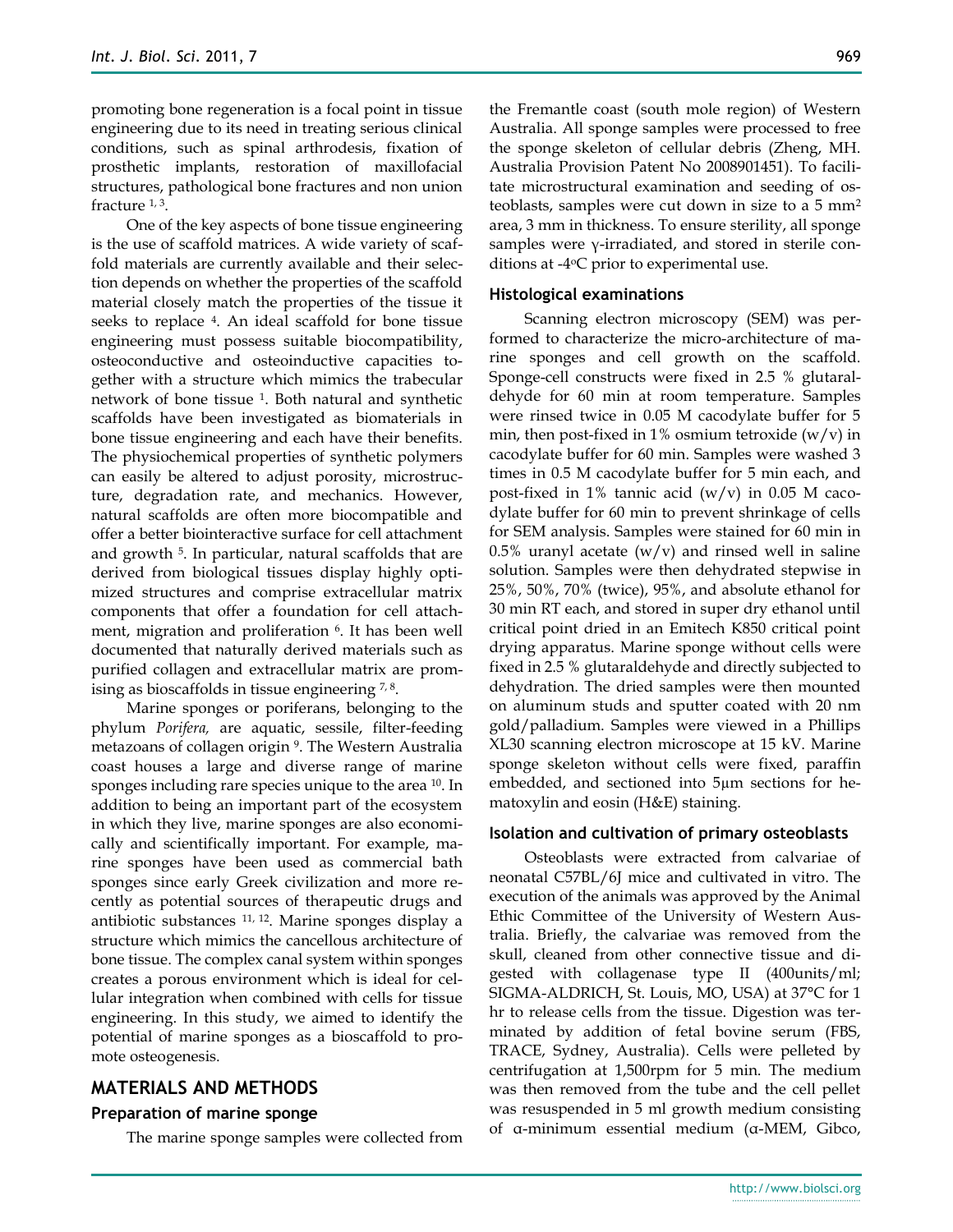New York, USA), 10% FBS, 1% penicillin/streptomycin solution (Invitrogen, Carlsbad, CA, USA), and 10mM L-Glutamine (Gibco, New York, USA). The osteoblast suspension was transferred to a 25 cm2 tissue culture flask for monolayer culture and incubated at 37°C in a humid environment with 5% carbon dioxide. Culture medium was change every two days until cell confluency was reached. To increase cell numbers, cells were then transferred into 75 cm2 flasks using 0.05% trypsin (Gibco, New York, USA).

## **Seeding of osteoblast cells onto the marine sponge**

Primary osteoblasts were resuspended in osteoblast differentiation medium containing a cocktail of 100nM dexamethasone, 10mM β-glycerophosphate, and 50μg/ml ascorbic acid-2-phosphate (SIGMA-ALDRICH, St. Louis, MO, USA) to a final concentration of  $5 \times 10^5$  cells/ml. Pre-soaked pieces of sponge were placed separately in the wells of 24-well plates, and 1ml of cell suspension was slowly added to each well. Cells were cultured at  $37^{\circ}$ C,  $5\%$  CO<sub>2</sub> for10-12 hr (to allow cellular adherence). Seeded constructs were then given a further 1ml of differentiation medium. Medium was changed every 2-3 days. Sponge-cell constructs were cultured for 4, 7, 14 and 21 days. At 4 and 14 days, samples were fixed and subjected to confocal microscopy examination. At 7, 14 and 21 days RNA was extracted from samples and cDNA used for real-time PCR analysis to measure expression of osteoblastic gene markers.

### **Confocal Microscopy examination**

F-actin immunostaining was performed on osteoblast-sponge constructs to visualise attachment of seeded cells onto the matrix of the sponge. Staining was conducted according to the method previously described by Helfrich & Ralston (2003) <sup>13</sup>. Hoechst bis-benzimide was used as a nuclear stain. Marine sponges were placed into Coverglass® chamber slides (NUNC) and immersed in aqueous solution. Detection of fluorochromes (Rhodamine-phalloidin, Hoechst 33258) was carried out using a confocal laser-scanning microscope (CLSM, MRC-1000, Bio-Rad) equipped with a krypton-argon laser using a 20X water immersion objective lens (NIKON, NA= 1.0) or 10X dry lens (NIKON, NA=0.7). Twenty serial optical sections  $(z=1\mu m)$  were acquired satisfying the Nyquist criteria for sampling. The serial optical sections (*z*-stacks) from each sponge were collected for the construction of three-dimensional images. Auto-fluorescence was used to image sponge skeletons. Confocal images were collected as Bio-Rad PIC files

and analysed using Confocal Assistant 4.02. The fibrous skeleton appeared green, cells red and nucleus purple.

#### **Alkaline phosphatase staining**

Osteoblast differentiation at days 7, 14 and 21 of culture was quantified using the Sigma Leukocyte Alkaline Phosphatse kit (SIGMA-ALDRICH, St. Louis, MO, USA) according to manufacturer's instructions with minor modifications. The sponge-cell constructs were washed three times in 1хPBS, fixed in 4% paraformaldehyde for 15 min at room temperature, then washed three more times with 1хPBS. Each fixed sponge sample was then added to the substrate solution containing naphthol AS-BI phosphate, fast red violet LB and sodium nitrite. The resulting insoluble, diffuse pink dye deposit indicated the sites of alkaline phosphatise activity. The alkaline levels were quantitatively assessed by the measurement of positively stained areas, and the values were expressed as the mean ± standard deviation. Statistical significances were determined using Students' *t* test. The experiments were performed at least 3 times and the results of the representative experiments were presented.

#### **Von Kossa staining**

Von Kossa staining was performed to assess the level of calcium deposition by the osteoblasts seeded on the marine sponge. The sponges were incubated with 5% silver nitrate solution under ultraviolet light for 60 min. Un-reacted silver was removed with 5% sodium thiosulfate for 5 min. The sponges were then imaged using the epifluorescence Nikon Diaphot 300 inverted microscope.

## **RNA extraction and Real-time RT-PCR**

Osteoblastic gene expression was analyzed in sponge-cell constructs after 7, 14 and 21 days cultivation. The sponge-cell constructs were freeze pulverized in liquid nitrogen and subjected to RNA extraction using the Qiagen RNAeasy Mini kit (Qiagen Pty Ltd, Hilden, Germany) according to the manufacturer's instruction. RNA was quantified by spectrophotometric measurement. RNA was stored at -80°C immediately after extraction until required. Complementary DNA was synthesized from 4 µg of RNA using 200 units of M-MLV Reverse Transcriptase (New England Biolabs, USA), 40 units of RNase Inhibitor (New England Biolabs, USA), 1.25mM dNTP (Promega Corp, Madison, WI), and 5 µm Oligo dT in a total volume of 20 µl. The samples were incubated at 42°C for 1 hr and heated for a further 10 min at 92°C in a thermal cycler (Perkins-Elmer GeneAmp 2400,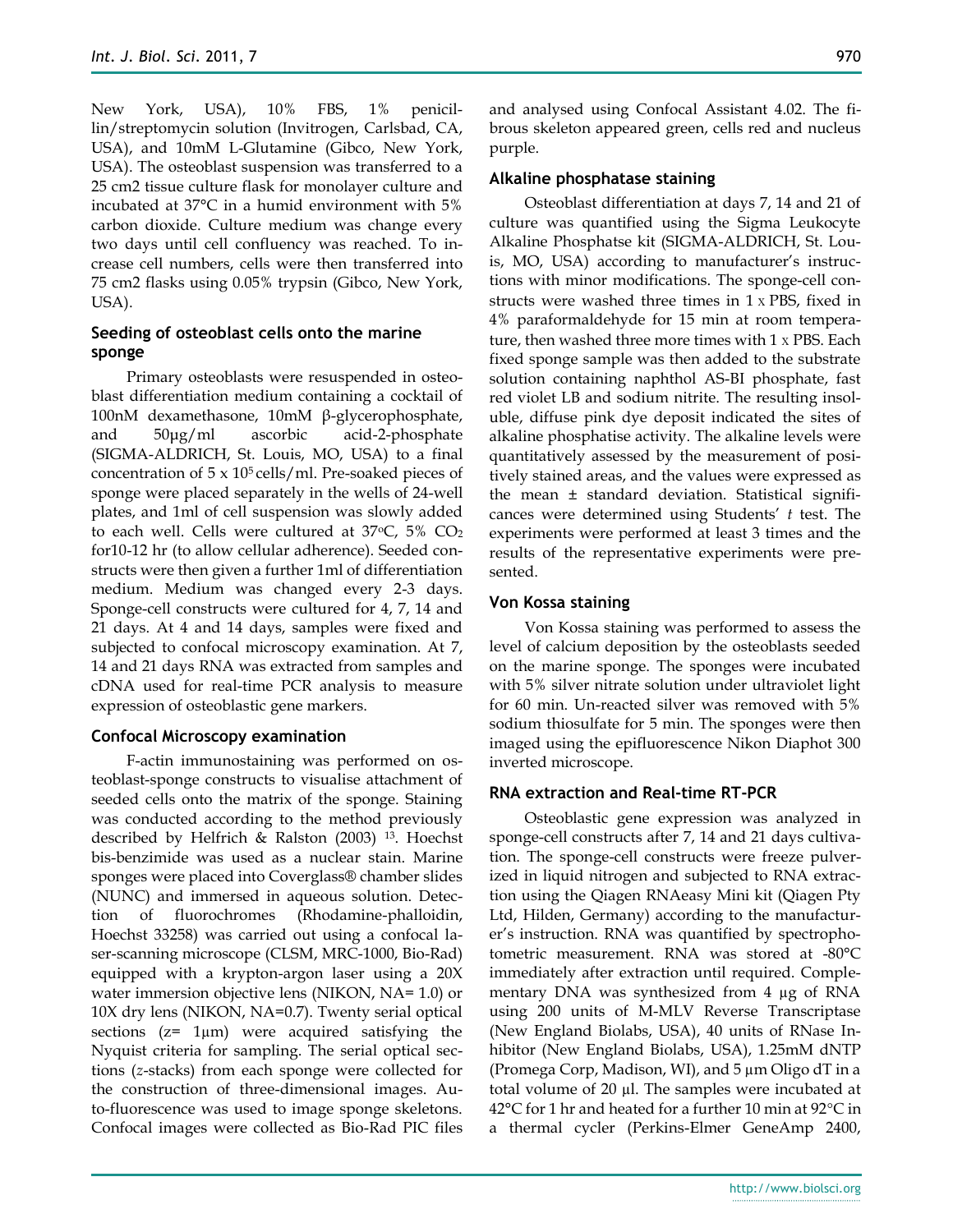USA). Upon completion, samples were stored at -20°C for additional experimental use.

Relative quantitative real-time PCR was performed on a 384-well/plate ABI Prism 7000 Sequence Detection machine (Applied Biosystems, Foster City, CA) using Sybr Green PCR Master Mix (Applied Biosystems, Foster City, CA). Each PCR reaction (total volume 10 µl) contained 5 µl SybrGreen PCR Master Mix,  $2.5 \mu$ l ddH<sub>2</sub>O,  $1.5 \mu$ l cDNA, and  $5 \mu$ M each of the forward and reverse primers. The real-time PCR cycling profile comprised an initial denaturation of 95°C for 10 min, followed by 40 cycles of 95°C for 15 sec, an annealing temperature of 60°C for 20 sec, and extension of 72℃ for 20 sec followed by a final extension at 72°C for 1 min. The housekeeping gene 18S was included as an endogenous control. The expression of osteoblastic markers osteopontin, osteocalcin, and alkaline phosphatase, were studied using the primers listed in table 1. A cycle threshold (Ct) value was obtained for each sample and analyzed by the Sequence Detection System software (Applied Biosystems, Foster City, USA). The comparative 2<sup>−</sup> ΔΔCT method was used to calculate the relative expression of each target gene as previously described <sup>14</sup>. Briefly, the mean Ct value of target gene was normalized to its averaged Ct values of the housekeeping gene 18S to give a ΔCt value, which was further normalized to control samples to obtain a ΔΔCt value.

### **RESULTS**

#### **Characterization of the sponge skeleton by SEM and H&E staining**

The sponges collected from the Fremantle coast of Western Australian are a member of the sponge family *Callyspongiidae* (belonging to the order *Haplosleridia*). The sponge is irregular in shape and cushion-like and scattered with oscules at regular intervals over its surface (Figure 1A). The microstructure of the sponge, as examined by SEM, is composed of regularly interconnected spongin fibres forming the choanosomal (mesophylic) skeleton (Figure 1B). The primary, secondary and occasional tertiary fibres form rectangular meshed networks. Primary fibres are either ramified (branched) to form secondary fibres and tertiary fibres (Figure 1C). The spongin fibres range from 30 to 50 µm in diameter, and create pores ranging 100 to 300 µm in diameter. The fibres of the scaffold contain occasional siliceous spicules which are attached or embedded within the fibrous network in a random orientation. These spicules are 20 to 40 μm in length and align longitudinally along the fibre axis. No cellular debris was observed on the skeleton of the marine sponge. H&E staining shows the collagen fibres and interconnection of the skeleton (Figure 1D).

#### **Osteoblast attachment and growth within the sponge scaffold**

Confocal examination of cell-sponge constructs cultured in osteoblast differentiation medium for 4 and 14 days was carried out to assess cellular attachment, cell density and growth within and around the spongin fibres. Attachment between the cell membrane of osteoblasts and the substrate surface was evident by F-actin staining. Figure 2 shows that after 4 days culture, cells were incorporated into the skeleton of the sponge scaffold and spread along fibres of the scaffold. Extensive cellular proliferation was observed on the surface of fibrous sponge skeleton after 14 days cultivation (Figure 3).

The cells formed a thin layer over the ectosomal skeleton of the sponge and infiltrated the pores of the spongin fibres. Collectively, these results indicate that osteoblasts were able to anchor on the surface of spongin fibres, bridge interconnecting collagen spaces, proliferate and extend growth into the porous structure. SEM examination of the sponge-cell constructs confirmed the cell attachment and growth on maring sponge, as evidenced by the single cell attachment after 4 days culture to a layer of cell mass covering the collagen skeleton after 21 days (Figure 4).

| Refseq No.   | Gene                 | Sequence                                                                                        |
|--------------|----------------------|-------------------------------------------------------------------------------------------------|
| NM 199173    | Osteocalcin          | Forward:5' AGG GCA GCG AGG TAG TGA AGA 3'<br>Reverse: 5' AAG GGC AAG GGG AAG AGG AAA GAA 3'     |
| NM 000478    | alkaline phosphatase | Forward: 5' TGC TCC CAC GCG CTT GTG CCT GGA 3'<br>Reverser: 5' CTG GCA CTA AGG AGT TAG TAA G 3' |
| NM 001040060 | Osteopontin          | Forward: 5'TGAGGAAAAGCAGAATGCTGTGTCC3'<br>Reverse: 5'GTTGCTGGCAGGTCCGTGGG3'                     |
| HO387008     | 18S                  | Forward: 5' CCT GCG GCT TAA TTT GAC TC 3'<br>Reverse: 5' AAC TAA GAA CGG CCA TGC AC 3'          |

**Table 1**. Sequences of primers used for Real-time PCR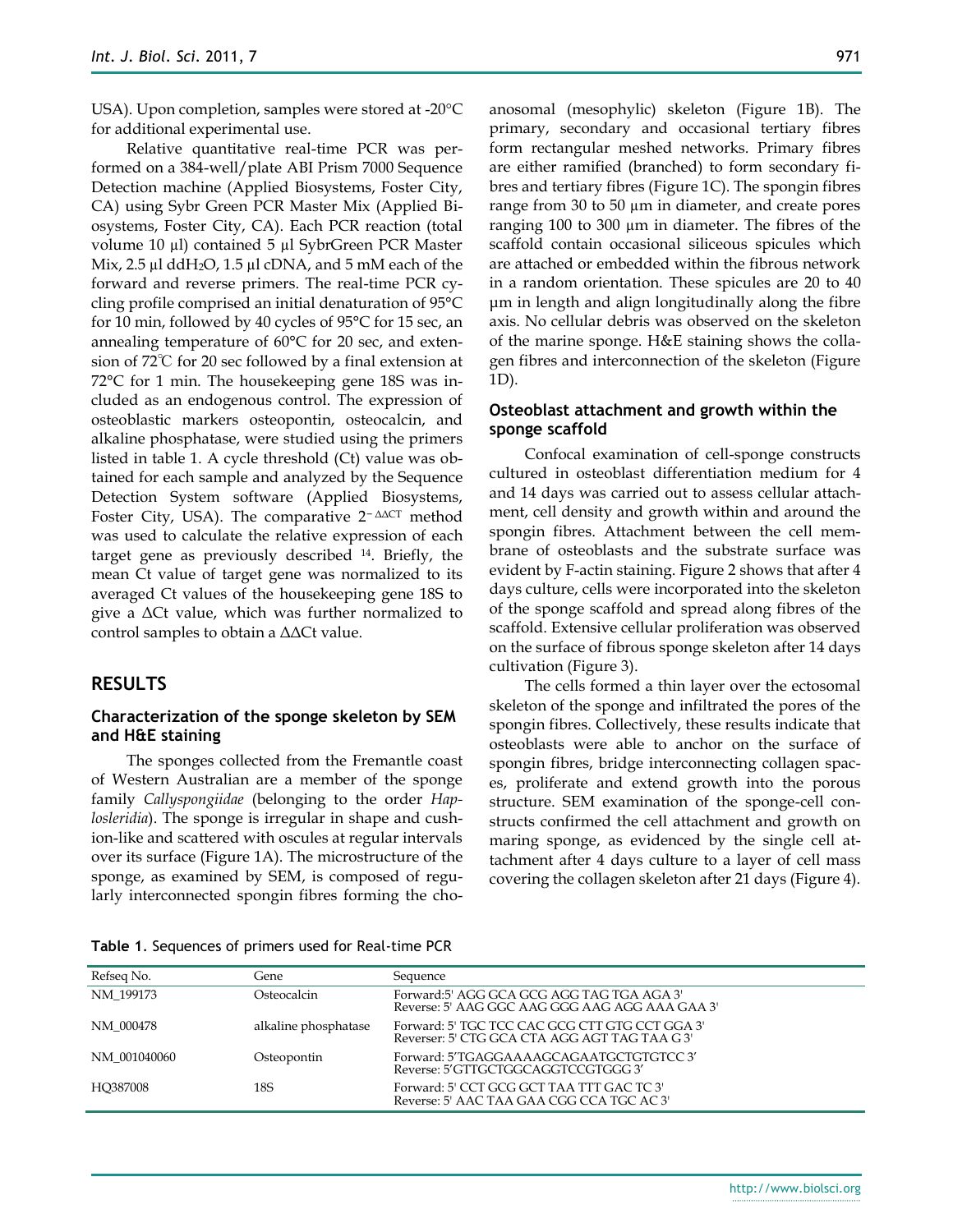

**Figure 1:** (A) Photograph of sponge samples that were collected, scale bar = 5cm; (B) SEM micrographs of sponge skeletons at low magnification showing the regular fibre network and irregularly arranged fibres of the sponge at low magnification; (C) high magnification displaying the ectosomal skeleton including branches of the choanosomal fibre network, and occasional spicules; and (D) the collagen skeleton of marine sponge stained with [Hematoxylin and Eosin.](http://www.google.com.au/search?hl=en&biw=1283&bih=612&sa=X&ei=0vv5TeefFIu8vQObvdmCAw&ved=0CB4QvwUoAQ&q=Hematoxylin+and+Eosin&spell=1)



**Figure 2:** Fluorescent confocal micrographs of sponge-cell constructs after 4 days culture. Cells were stained with F-actin (red) together with nuclear stain Hoechst bis-benzimide (purple). Autofluorescence (green) was used to image spongin fibres. (A) Attachment of cells to the fibres of the marine sponge. (B) Cells bridging pores of ectosomal skeletal fibres. (C) Low magnification of cells within the fibre skeleton, debris is visible. (D) High magnification of cellular attachment onto fibres of the skeleton. Tissue debris is also visible. Scale bar = 20 µm.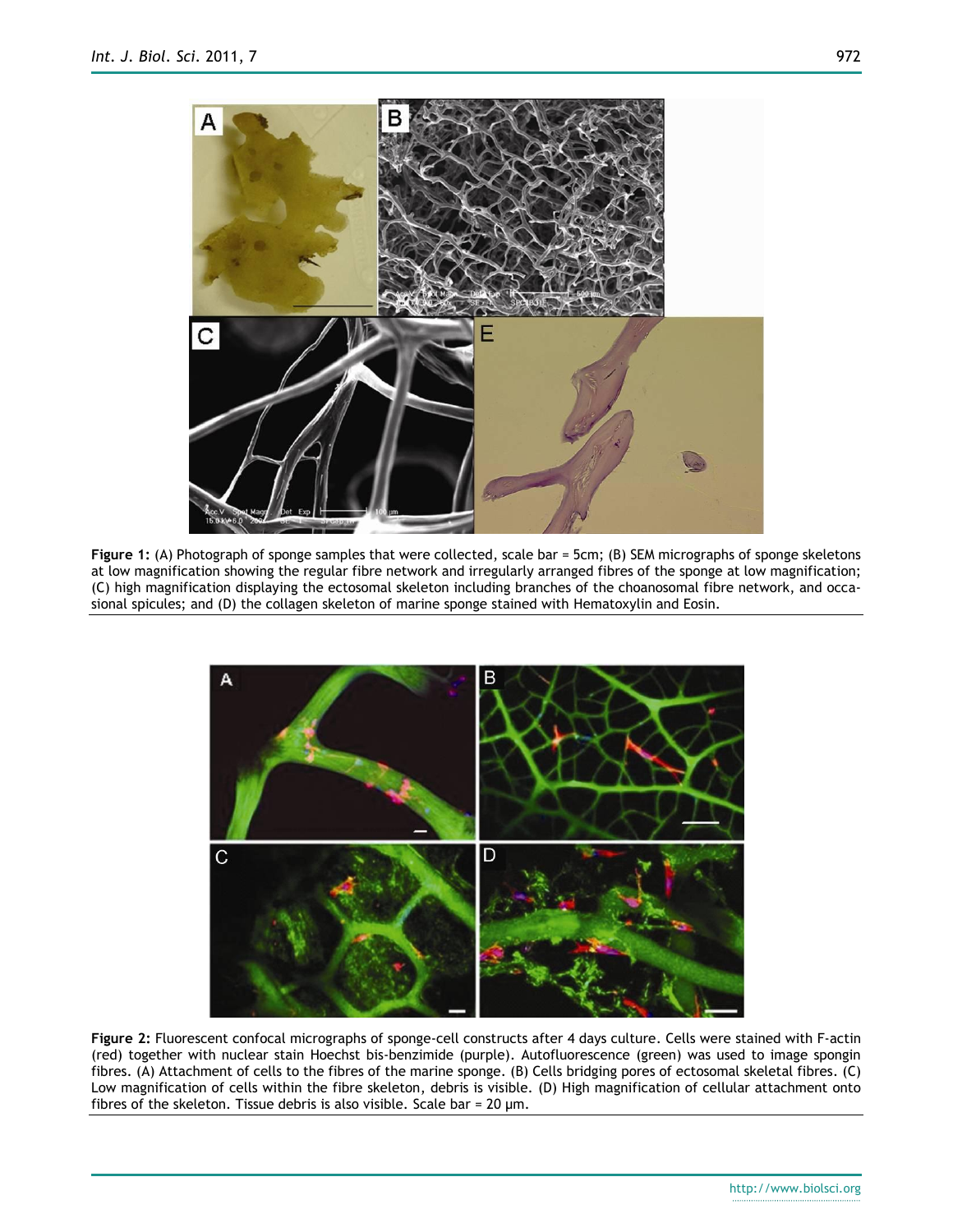

**Figure 3:** Confocal microscopy showing F-actin fluorescent staining of cells (red) and nucleus (purple) on sponge skeletons (green autofluorescense) after 14 days culture. (A) Low magnification, cells form a mat over the ectosomal skeleton. (B) High magnification, cells form a thin layer over the fibres of the scaffold. (C) Low magnification, cells infiltrate pores of the ectosomal skeletal fibres. (D) High magnification showing cellular infiltration of a pore of the sponge skeleton. Scale bar = 20 µm.



**Figure 4.** Scanning electron microscopy examination of osteoblasts cultured on marine sponges for 4 days (A), 7days (B), 14 days (C) and 21 days (D). (\* indicates single cell anchoring on the skeleton)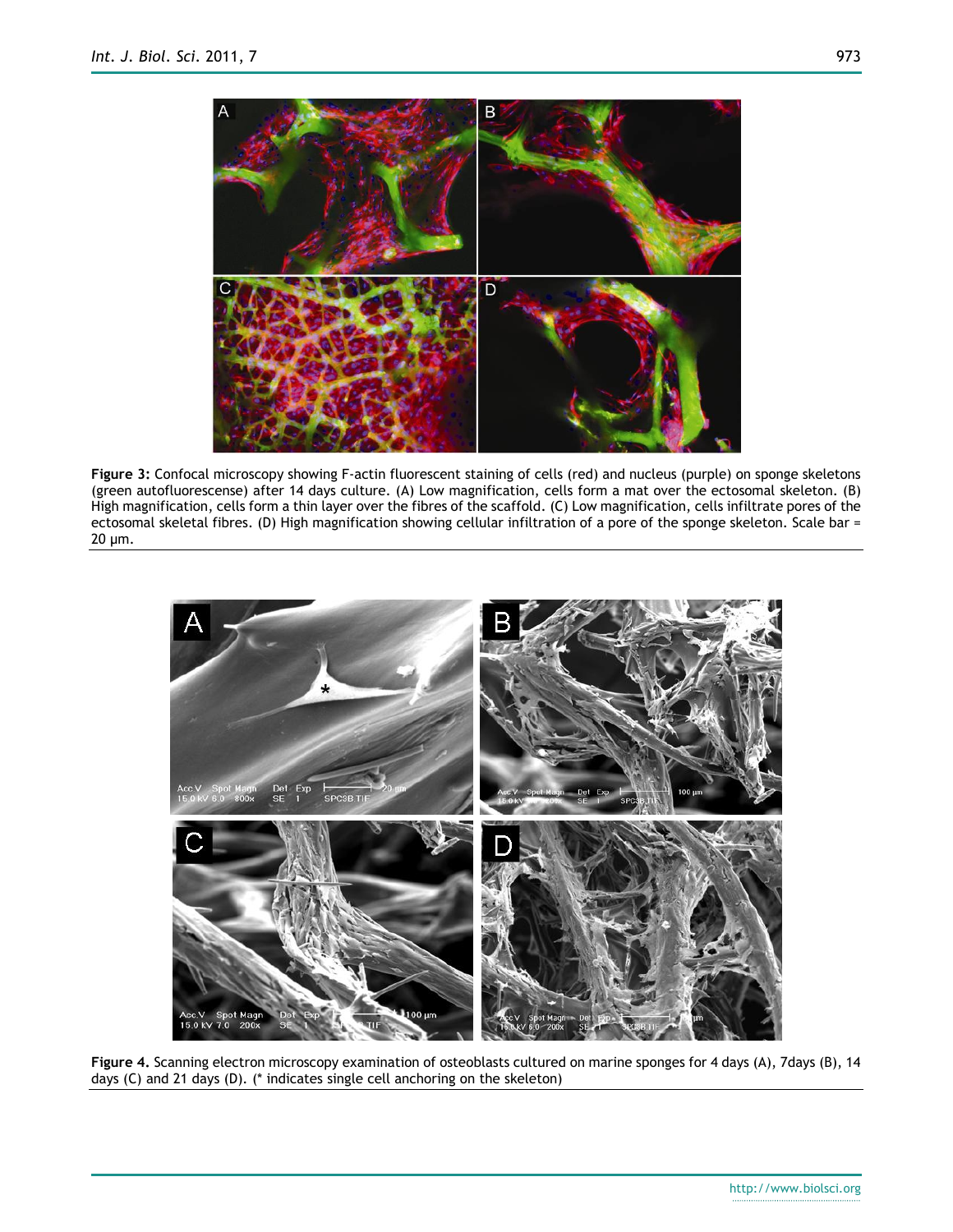



## **Osteoconductivity of sponge-cell constructs**

Both alkaline phosphatase and von Kossa staining were used to examine osteoblast differentiation and mineralization within the sponge scaffolds. Alkaline phosphatise activity was observed from day 7 to day 21 of culture, although the expression levels steadily decreased over time (Figure 5). After 21 days of culture, von Kossa staining demonstrated a dark staining pattern within the sponge matrix identifying the presence of calcium nodules within the sponge and therefore the mineralisation of the extracellular matrix. In contrast, no staining was observed in sponge contructs without cells (Figure 6).

**Figure 5.** Light micrographs showing alkaline phosphatase staining. (A) Sponge skeletons without cells; (B) Sponge-cell constructs after 7days *in vitro* culture; (C) Sponge-cell constructs after 14 days *in vitro* culture; (D) Sponge-cell constructs after 21 days *in vitro* culture; (E) Quantification of alkaline phosphatase staining of different groups, error bars represent mean $\pm$ standard deviation, n=3.



**Figure 6.** Light micrographs showing von Kossa staining. (A) Sponge skeletons; (B) Sponge-cell constructs after 21 days *in vitro* culture; (C) higher magnifications of sample A, 200x; (D) higher magnification of sample B, 200x.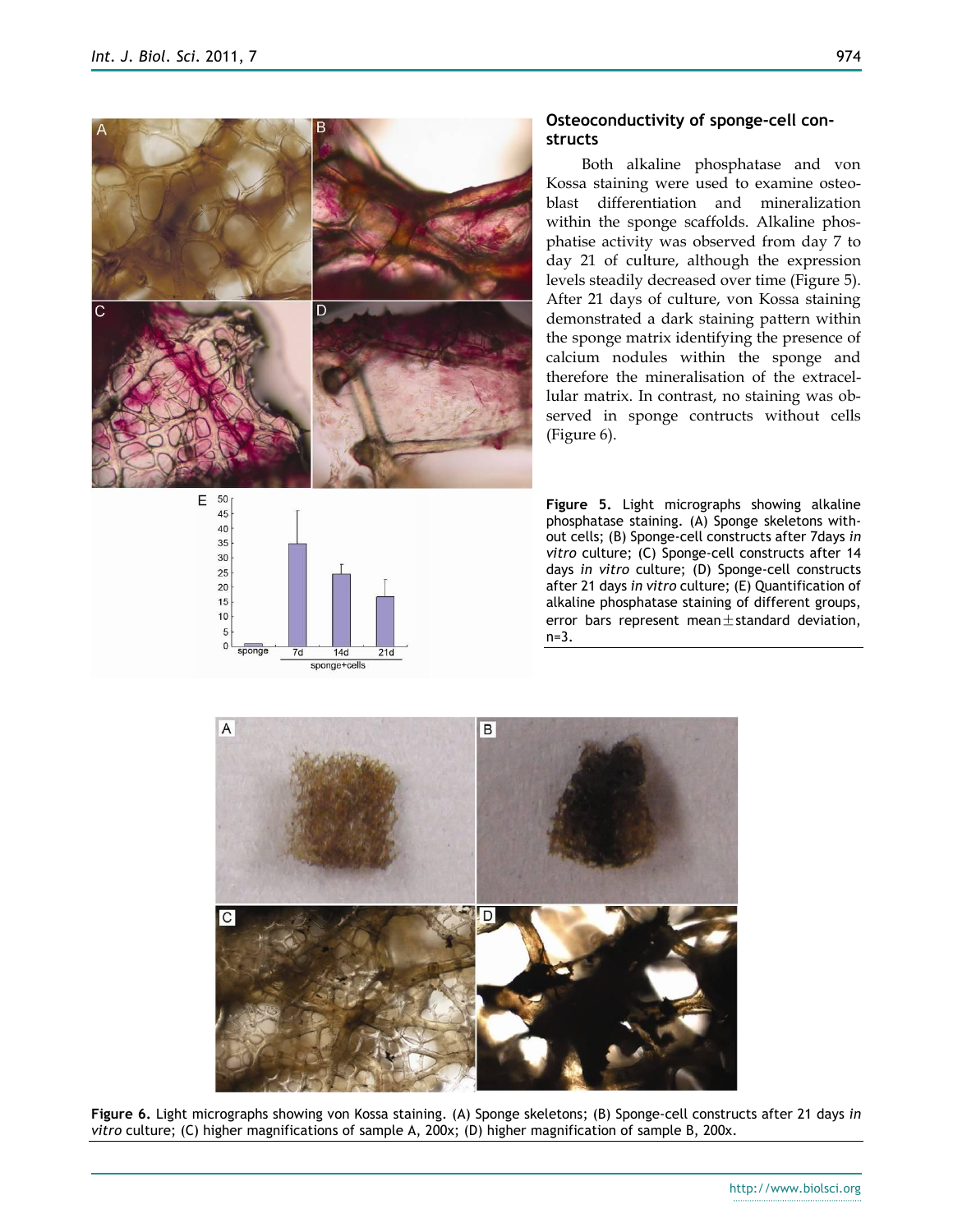### **Gene expression of osteoblastic markers in sponge-cell constructs**

The osteoconductive potential of the marine sponge *in vitro* was assessed using real-time PCR to quantify gene expression of osteogenic genes in the cell-sponge constructs. Primary calvarial osteoblasts were seeded on the sea sponge and cultivated in osteoblast differentiation medium for 7, 14 and 21 days. Cells were also cultivated in a monolayer (without sponge) as a control. Osteocalcin, osteopontin, and alkaline phosphatase gene expression was detected in cell-sponge constructs at all time points using real time PCR. The mRNA expression levels of osteocalcin and osteopontin in cell-sponge constructs after 7 days cultivation were significantly higher than the expression in cells cultured on monolayer (P<0.05), although the levels did decrease at 21 days of culture. At day 14, there was a significant increase in the level of alkaline phosphatase gene expression in the cells seeded in the sponge compared to those cultured in monolayer (Figure 7).

**Figure 7.** Gene expression of osteoblastic markers in sponge-cell constructs after 7 days, 14 days and 21 days culture. Mouse osteoblasts were seeded on the scaffold or cultured in monolayer and cultivated in osteoblastic differentiation medium. The expression of osteocalcin, osteopontin, and alkaline phosphatase of the cells in the spongin scaffold were compared to expression by cells cultured on monolayer by real-time PCR. Mean Ct value of target genes was normalized to housekeeping gene 18S. Results are shown as mean ± standard error. Student T-test determined statistical significance where \* p<0.05 and \*\* p<0.01.

## **DISCUSSION**

The skeletons of *Poriferans* appear to have unique properties that make them appealing as a potential bioscaffolds for cell-based bone tissue engineering. These properties include the fibrous skeleton, the collagenous composition, the ability to hydrate to a high degree, and the possession of open interconnected channels created by a porous structured network <sup>15</sup> . This study demonstrates that *Poriferans* are able to induce osteoblast attachment, proliferation, migration and differentiation *in vitro*, suggesting its potential as a bioscaffold for bone tissue engineering. The sponge-cell constructs support osteogenesis as evidenced by alkaline phosphatase expression, an early marker of osteoblast differentiation, mineral



http://www.biolsci.org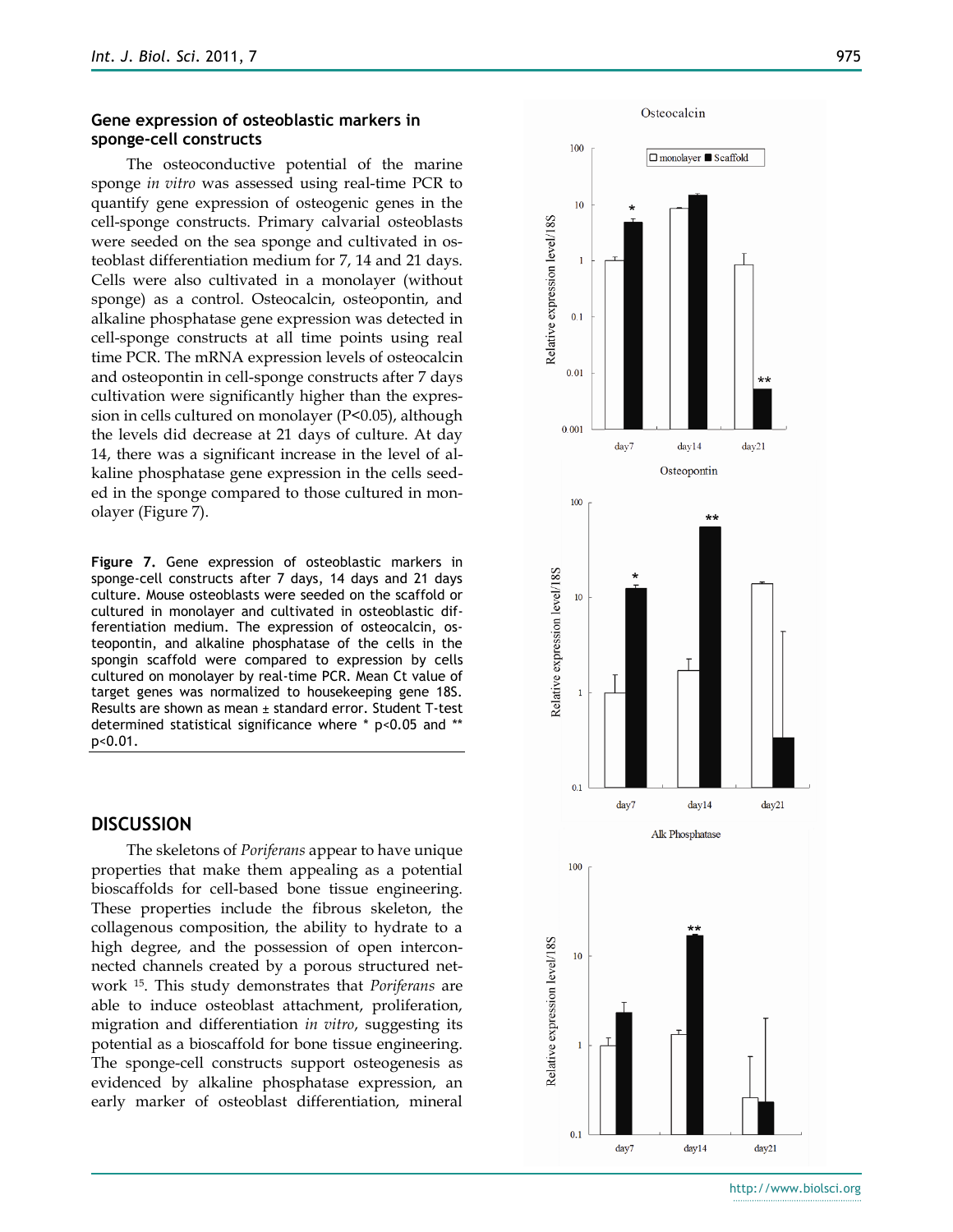deposition, and the expression of osteogenic markers such as osteocalcin and osteopontin.

Green et al. (2003) has firstly reported the fiber skeleton of natural marine sponge and suggested its application for tissue engineered bone <sup>6</sup> . The *Spongia* was shown to support the attachment, growth and differentiation of osteoprogenitor cells in the skeleton with void dimensions ranging from 500 to 1250μm <sup>6</sup>. As known, osteoblasts respond directly to the pore dimensions of scaffold framework <sup>6</sup> . Formation of new tissue is greatly influenced by the composition, porosity and three-dimensional structure of the scaffold onto which cells are cultured 16, 17 . Porosity within the marine sponge skeleton is created by a system of pores (ostia), channels and chambers throughout the sponge body that provide the living sponge with nutrition and gas exchange from the surrounding water. The open porosity of this scaffold enables maximal invasion of cells and bone tissue that is necessary for bone reconstruction, whilst minimizing the volume of space taken up by the biomaterial <sup>18</sup>. The pore dimension of the scaffold is also critical for osteoblast integration into bone tissue. It has been shown that the optimum pore dimensions for bone tissue regeneration in synthetic scaffolds is between 100 and 250 μm <sup>20</sup>. Vogel and Baneyx (2003) demonstrated that these pore dimensions correlate directly to mineralized bone formation, and are therefore suitable for most bone engineering purposes <sup>21</sup> . In this study, the pore dimension of the sponge, ranging from 100~300μm was comparable to the pore size in human compact bone 19, suggesting it may be used as an ideal scaffold for tissue engineered bone.

Collagen is the dominant component of the skeletal matrix of the sea sponge and is the major protein constituent of the extracellular matrix of bone. The use of collagen-based sponges as scaffolds in tissue engineering has a number of advantages. The collagenous composition functions as a cell–matrix adhesion molecule to support cell adhesion <sup>22</sup>. Since it is a 'native' constituent it is well recognized by cells within the scaffold 23, 24. Additionally, the mesh-like orientation of collagen fibres within the sponge skeleton is microstructurally similar to the lattice-work of fibres in human trabecular bone 19, 25 . This study demonstrated that the collagen fibres of the marine sponge skeleton indeed provide a suitable framework for the attachment, migration and proliferation of osteoblasts. The aggregation of osteoblastic cells on spongin fibres may be attributed by the collagenous composition of the sponge fibres together with the presentation of matrix moieties at the skeleton surface. Extracellular adhesion molecules, such as aggregation factor, interact with adhesion receptors

composed of scavenger receptor cysteine-rich domains 26-28 . Although the specificity of marine sponge to osteoblasts is unknown, these molecules, as well as the collagens and responding integrins, constitute a system that are crucial for specific cell adhesion <sup>29, 30</sup>.

The chemotactic properties of collagen are also advantageous to its use in tissue engineering scaffolds <sup>31</sup>. The collagenous poriferan skeleton is comparable to the connective tissue of more complex organisms; and is analogous to collagen type XIII 15, therefore providing a natural environment for cellular attachment and aggregation. Previous studies using infrared spectrosopy have demonstrated that the amino acid composition of spongin and collagenous fibrils is similar to that of vertebrate collagen <sup>9</sup> . In addition, even though the amino acid composition and carbohydrate contents of selected collagenous sponge skeletons has been identified <sup>9</sup>, further characterization of the exact chemical composition of the marine sponge would provide further understanding of the mechanisms involved in the cellular patterning observed in this study.

Identification of suitable scaffolds onto which osteogenic cells can be seeded to generate functional three-dimensional tissues is a major research goal. It is evident that the skeleton of *Poriferans* is dynamic, and consists of a complex composition of molecules which regulate cellular behaviour and phenotype 28, 32, 33 . In support of this, the osteogenic potential of the cell-sponge construct was reinforced by gene expression of osteoblast markers. Similarly, human osteoprogenitor cells were found to attach to the spongin skeleton of *Spongia sea sponges* in serum-free medium within 16 hours of *in vitro* culture <sup>15</sup>. Due to their ability to hydrate to a high degree, marine sponge skeletons have also shown to adsorb and release recombinant human BMP-2 and induce expression of alkaline phosphatase in a myoblast cell line <sup>15</sup> . This indicates that sponge skeletons offer huge potential as engineering structures that promote bone cell differentiation and osteogenesis. The limitation of using marine sponge for tissue engineered bone have been suggested by Green et al. <sup>6</sup> . Firstly, the biodegradability of nature sponge is not desirable as the sponge skeleton could resistant to varies chemical dissolutions and enzymes. No degradation of the collagen skeleton has been observed when it was implanted in nude rat for 21-week period (data not shown). Secondly, althought there is no evidence of marine sponge carrying unknown pathogens, the possibility of immunogenicity could not be ruled out. Thirdly, there is lack of specificity of marine sponge to bone formation. Marine sponge supports osteoblastic cell attachment and growth as well as bacteria and other cell type. There